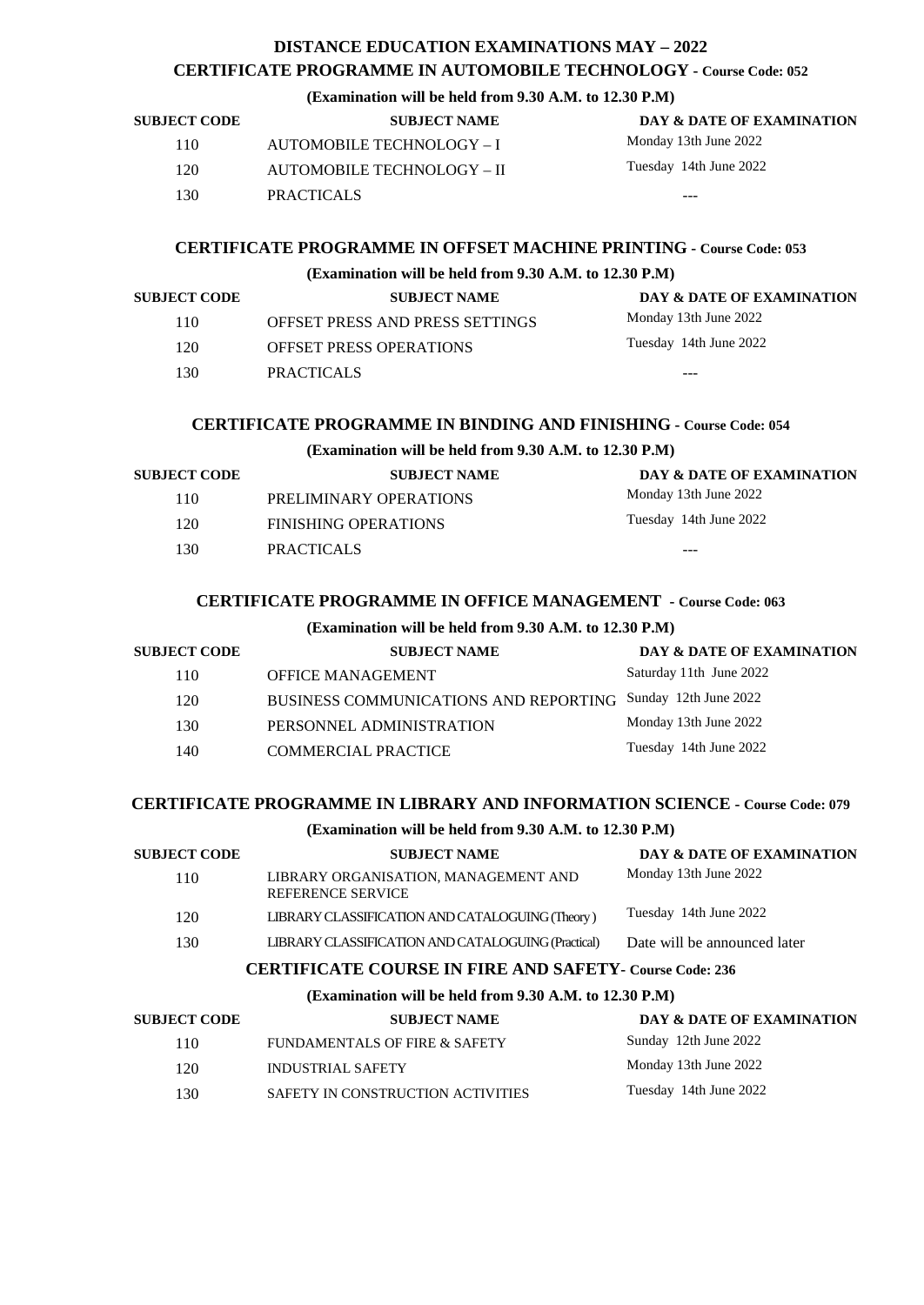#### **CERTIFICATE PROGRAMME IN ENTREPRENEURSHIP INNOVATION AND CAREER HUB - Course Code: 276**

#### **(Examination will be held from 9.30 A.M. to 12.30 P.M)**

| $\mu$ , $\mu$ , $\mu$ , $\mu$ , $\mu$ , $\mu$ , $\mu$ , $\mu$ , $\mu$ , $\mu$ , $\mu$ , $\mu$ , $\mu$ , $\mu$ , $\mu$ , $\mu$ |                                                               |                           |
|-------------------------------------------------------------------------------------------------------------------------------|---------------------------------------------------------------|---------------------------|
| <b>SUBJECT CODE</b>                                                                                                           | <b>SUBJECT NAME</b>                                           | DAY & DATE OF EXAMINATION |
| 110                                                                                                                           | FUNDAMENTALS OF ENTREPRENEURSHIP                              | Saturday 11th June 2022   |
| 120                                                                                                                           | INSTITUTIONAL SUPPORT FOR<br>ENTREPRENEURSHIP                 | Sunday 12th June 2022     |
| 130                                                                                                                           | LEGISLATION OF ENTREPRENEURSHIP                               | Monday 13th June 2022     |
| 140                                                                                                                           | PROMOTING AND MANAGING MICRO, SMALL<br>AND MEDIUM ENTERPRISES | Tuesday 14th June 2022    |

### **CERTIFICATE PROGRAMME IN LIVING VALUES- Course Code: 472**

| (Examination will be held from 9.30 A.M. to 12.30 P.M)                          |                                                                                   |                                      |  |
|---------------------------------------------------------------------------------|-----------------------------------------------------------------------------------|--------------------------------------|--|
| <b>SUBJECT CODE</b>                                                             | <b>SUBJECT NAME</b>                                                               | DAY & DATE OF EXAMINATION            |  |
| 110                                                                             | <b>EXPLORING VALUES</b>                                                           | Monday 13th June 2022                |  |
| 120                                                                             | <b>CHALLENGES IN VALUE ADOPTION</b>                                               | Tuesday 14th June 2022               |  |
| 130                                                                             | PRACTICAL RECORD WRITING                                                          | $---$                                |  |
|                                                                                 | <b>CERTIFICATE PROGRAMME IN RAJYOGA MEDITATION- Course Code: 473</b>              |                                      |  |
|                                                                                 | (Examination will be held from 9.30 A.M. to 12.30 P.M)                            |                                      |  |
| <b>SUBJECT CODE</b>                                                             | <b>SUBJECT NAME</b>                                                               | <b>DAY &amp; DATE OF EXAMINATION</b> |  |
| 110                                                                             | <b>BASIC RAJYOGA COURSE</b>                                                       | Monday 13th June 2022                |  |
| 120                                                                             | <b>EXPLORING SPIRITUALITY</b>                                                     | Tuesday 14th June 2022               |  |
| 130                                                                             | PRACTICAL RECORD WRITING                                                          |                                      |  |
| <b>CERTIFICATE PROGRAMME IN LIFESTYLE FOR HOLISTIC HEALTH- Course Code: 476</b> |                                                                                   |                                      |  |
| (Examination will be held from 9.30 A.M. to 12.30 P.M)                          |                                                                                   |                                      |  |
| <b>SUBJECT CODE</b>                                                             | <b>SUBJECT NAME</b>                                                               | DAY & DATE OF EXAMINATION            |  |
| 110                                                                             | <b>SPIRITUAL LIFESTYLE</b>                                                        | Monday 13th June 2022                |  |
| 120                                                                             | HOLISTIC HEALTH                                                                   | Tuesday 14th June 2022               |  |
| 130                                                                             | PRACTICAL RECORD WRITING                                                          | $- - -$                              |  |
|                                                                                 | <b>CERTIFICATE PROGRAMME IN SPIRITUAL COUNSELLING- Course Code: 477</b>           |                                      |  |
|                                                                                 | (Examination will be held from 9.30 A.M. to 12.30 P.M)                            |                                      |  |
| <b>SUBJECT CODE</b>                                                             | <b>SUBJECT NAME</b>                                                               | DAY & DATE OF EXAMINATION            |  |
| 110                                                                             | <b>BASIC OF COUNSELLING</b>                                                       | Monday 13th June 2022                |  |
| 120                                                                             | SPIRITUAL SKILLS FOR COUNSELING                                                   | Tuesday 14th June 2022               |  |
| 130                                                                             | PRACTICAL RECORD WRITING                                                          |                                      |  |
|                                                                                 | <b>CERTIFICATE PROGRAMME IN STRESS &amp; ANGER FREE LIVING - Course Code: 478</b> |                                      |  |
|                                                                                 | (Examination will be held from 9.30 A.M. to 12.30 P.M)                            |                                      |  |
| <b>SUBJECT CODE</b>                                                             | <b>SUBJECT NAME</b>                                                               | DAY & DATE OF EXAMINATION            |  |
| 110                                                                             | STRESS & ANGER FREE LIVING                                                        | Monday 13th June 2022                |  |
| 120                                                                             | ART OF LIVING                                                                     | Tuesday 14th June 2022               |  |
| 130                                                                             | PRACTICAL RECORD WRITING                                                          |                                      |  |
| <b>CERTIFICATE PROGRAMME ON HOLISTIC AGEING- Course Code: 497</b>               |                                                                                   |                                      |  |
| (Examination will be held from 9.30 A.M. to 12.30 P.M)                          |                                                                                   |                                      |  |
| <b>SUBJECT CODE</b>                                                             | <b>SUBJECT NAME</b>                                                               | DAY & DATE OF EXAMINATION            |  |
| 110                                                                             | <b>HEALTHY AGEING</b>                                                             | Monday 13th June 2022                |  |
| 120                                                                             | <b>WISDOM OF AGEING</b>                                                           | Tuesday 14th June 2022               |  |

130 PRACTICAL RECORD WRITING ---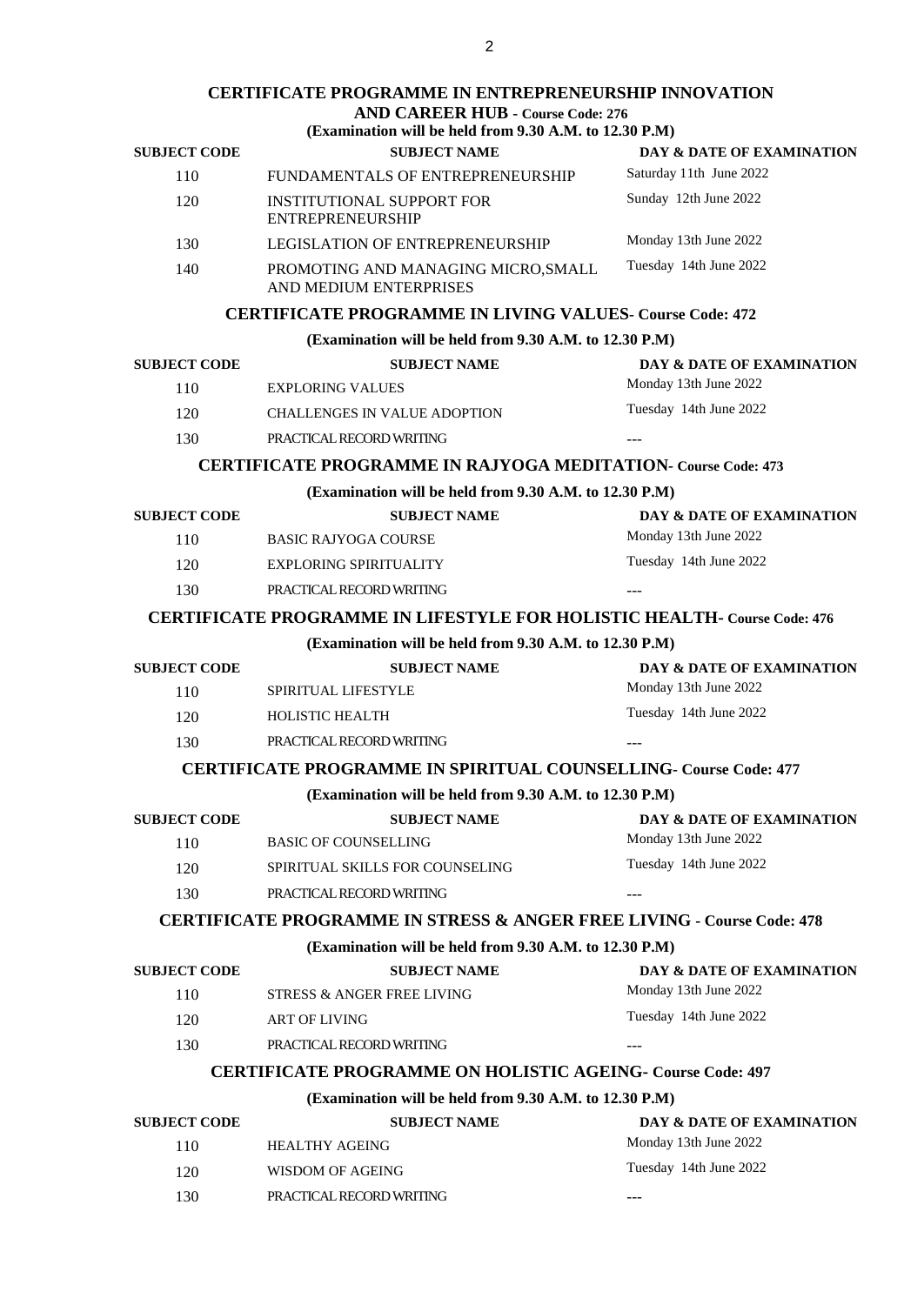# **CERTIFICATE PROGRAMME IN SAFETY IN CONSTRUCTION PRACTICES – (Course Code: 678)**

**(Examination will be held from 9.30 A.M. to 12.30 P.M)**

| <b>SUBJECT CODE</b>                                                                                                                     | <b>SUBJECT NAME</b>                                                                                                              | DAY & DATE OF EXAMINATION                            |  |
|-----------------------------------------------------------------------------------------------------------------------------------------|----------------------------------------------------------------------------------------------------------------------------------|------------------------------------------------------|--|
| 110                                                                                                                                     | PRINCIPLES OF SAFETY MANAGEMENT                                                                                                  | Monday 13th June 2022                                |  |
| 120                                                                                                                                     | SAFETY IN CONSTRUCTION AND MAINTENANCE                                                                                           | Tuesday 14th June 2022                               |  |
|                                                                                                                                         |                                                                                                                                  |                                                      |  |
|                                                                                                                                         | <b>CERTIFICATE PROGRAMME IN PLUMBING</b>                                                                                         |                                                      |  |
|                                                                                                                                         | (WATER SUPPLY AND SANITARY INSTALLATIONS) - (Course Code: 680)<br>(Examination will be held from 9.30 A.M. to 12.30 P.M)         |                                                      |  |
|                                                                                                                                         |                                                                                                                                  |                                                      |  |
| <b>SUBJECT CODE</b>                                                                                                                     | <b>SUBJECT NAME</b>                                                                                                              | DAY & DATE OF EXAMINATION                            |  |
| 110                                                                                                                                     | WATER SUPPLY AND SANITARY INSTALLATIONS                                                                                          | Tuesday 14th June 2022                               |  |
| 120                                                                                                                                     | WATER SUPPLY AND SANITARY INSTALLATIONS<br>(PRACTICAL)                                                                           | $------$                                             |  |
|                                                                                                                                         | <b>CERTIFICATE PROGRAMME IN FOOD AND NUTRITION - (Course Code: 681)</b>                                                          |                                                      |  |
|                                                                                                                                         | (Examination will be held from 9.30 A.M. to 12.30 P.M)                                                                           |                                                      |  |
| <b>SUBJECT CODE</b>                                                                                                                     | <b>SUBJECT NAME</b>                                                                                                              | DAY & DATE OF EXAMINATION                            |  |
| 110                                                                                                                                     | FOOD, NUTRITION AND HEALTH                                                                                                       | Tuesday 14th June 2022                               |  |
| 120                                                                                                                                     | <b>FOOD AND NUTRITION LABORATORY</b>                                                                                             |                                                      |  |
|                                                                                                                                         |                                                                                                                                  |                                                      |  |
|                                                                                                                                         | <b>CERTIFICATE PROGRAMME IN SPOKEN ENGLISH - Course Code: 685</b><br>(Examination will be held from 9.30 A.M. to 12.30 P.M)      |                                                      |  |
| <b>SUBJECT CODE</b>                                                                                                                     | <b>SUBJECT NAME</b>                                                                                                              | DAY & DATE OF EXAMINATION                            |  |
| 110                                                                                                                                     | CONVERSATIONAL ENGLISH AND PUBLIC SPEAKING Tuesday 14th June 2022                                                                |                                                      |  |
| 120                                                                                                                                     | <b>VIVA-VOCE</b>                                                                                                                 | Date will be announced later                         |  |
|                                                                                                                                         | <b>CERTIFICATE PROGRAMME IN MUSIC - (Course Code: 816 VOCAL/ 817 VEENA/ 818 VIOLIN)</b>                                          |                                                      |  |
|                                                                                                                                         | (Examination will be held from 9.30 a.m. to 12.00 noon)                                                                          |                                                      |  |
| <b>SUBJECT CODE</b>                                                                                                                     | <b>SUBJECT NAME</b>                                                                                                              | DAY & DATE OF EXAMINATION                            |  |
|                                                                                                                                         |                                                                                                                                  |                                                      |  |
| 110                                                                                                                                     | THEORY OF MUSIC                                                                                                                  | Tuesday 14th June 2022                               |  |
| 120                                                                                                                                     | PRACTICAL -I                                                                                                                     | $--- -$                                              |  |
|                                                                                                                                         | <b>CERTIFICATE PROGRAMME IN DANCE (Course Code: 819)</b>                                                                         |                                                      |  |
|                                                                                                                                         | (Examination will be held from 9.30 a.m. to 12.00 noon)                                                                          |                                                      |  |
| <b>SUBJECT CODE</b>                                                                                                                     | <b>SUBJECT NAME</b>                                                                                                              | <b>DAY &amp; DATE OF EXAMINATION</b>                 |  |
| 110                                                                                                                                     | <b>THEORY OF DANCE</b>                                                                                                           | Tuesday 14th June 2022                               |  |
| 120                                                                                                                                     | <b>PRACTICAL</b>                                                                                                                 |                                                      |  |
|                                                                                                                                         |                                                                                                                                  |                                                      |  |
| <b>CERTIFICATE PROGRAMME IN GOODS AND SERVICE TAX (GST) Course Code : 913</b><br>(Examination will be held from 9.30 A.M. to 12.30 P.M) |                                                                                                                                  |                                                      |  |
|                                                                                                                                         |                                                                                                                                  |                                                      |  |
| <b>SUBJECT CODE</b><br>110                                                                                                              | <b>SUBJECT NAME</b><br>FUNDAMENTALS OF GOODS AND SERVICES TAX                                                                    | DAY & DATE OF EXAMINATION<br>Saturday 11th June 2022 |  |
| 120                                                                                                                                     | <b>IMPLEMENTATION OF GST</b>                                                                                                     | Sunday 12th June 2022                                |  |
| 130                                                                                                                                     | <b>GST RATES</b>                                                                                                                 | Monday 13th June 2022                                |  |
| 140                                                                                                                                     | PAYMENTS AND REFUND PROCESSING IN GST                                                                                            | Tuesday 14th June 2022                               |  |
|                                                                                                                                         |                                                                                                                                  |                                                      |  |
|                                                                                                                                         | <b>CERTIFICATE PROGRAMME IN FRONT DESK OPERATIONS Course Code: 915</b><br>(Examination will be held from 9.30 a.m. to 12.30 p.m) |                                                      |  |
| <b>SUBJECT CODE</b>                                                                                                                     | <b>SUBJECT NAME</b>                                                                                                              | DAY & DATE OF EXAMINATION                            |  |
| 110                                                                                                                                     | <b>FRONT DESK OPERATIONS</b>                                                                                                     | Saturday 11th June 2022                              |  |
| 120                                                                                                                                     | <b>COMMUNICATIVE ENGLISH</b>                                                                                                     | Sunday 12th June 2022                                |  |
| 130                                                                                                                                     | <b>BASIS OF ACCOUNTING</b>                                                                                                       | Monday 13th June 2022                                |  |
| 140                                                                                                                                     | COMPUTER FUNDAMENTALS                                                                                                            | Tuesday 14th June 2022                               |  |